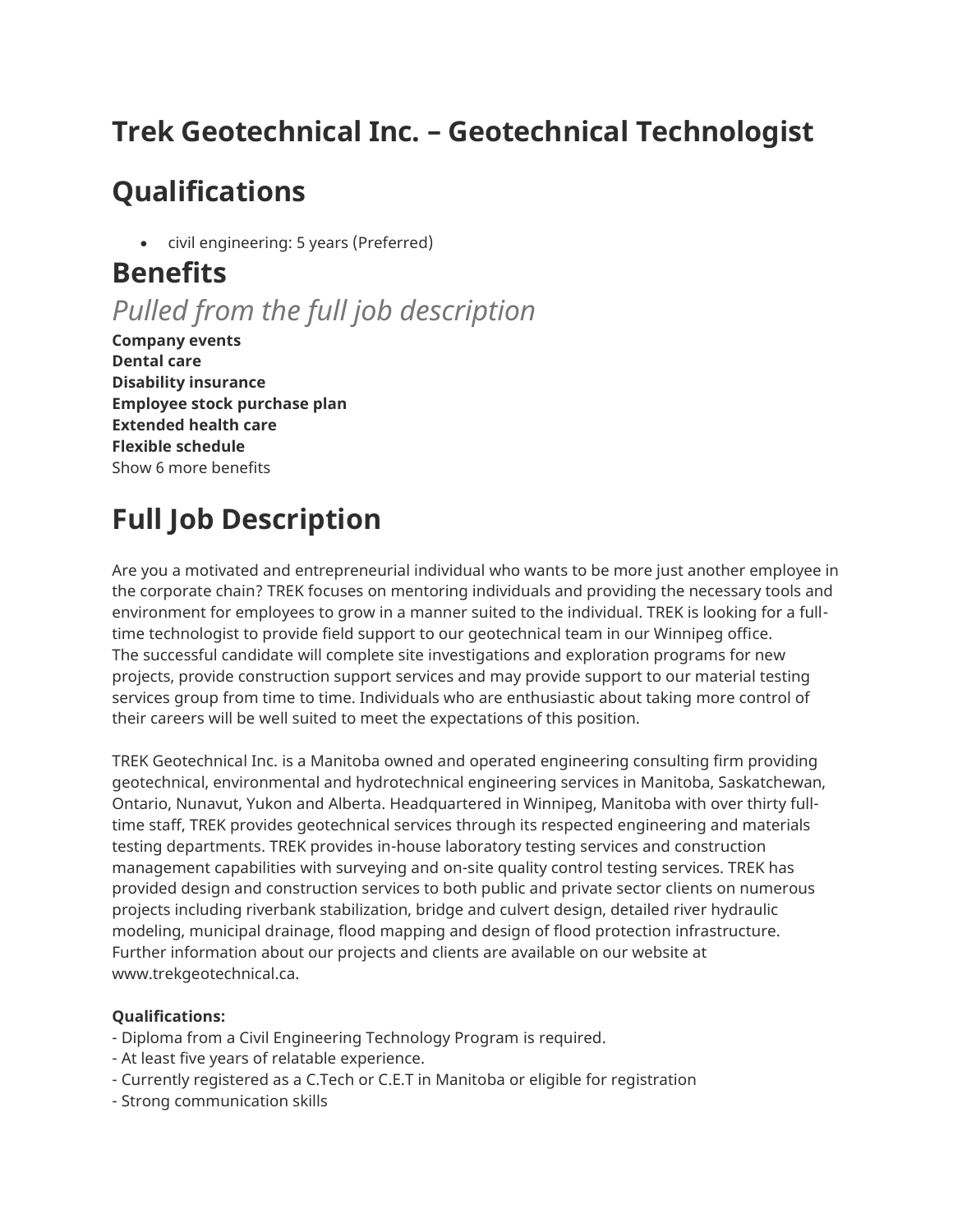- Willingness to work overtime and outside the City of Winnipeg on a regular basis
- Comfortable on construction sites
- Geotechnical experience will be considered an asset
- Moderate computer skills and AutoCad / Geostudio skills will be considered an asset
- AutoCad (Civil 3D) skills will be considered an asset
- Surveying skills will be considered an asset
- Valid drivers' license required

#### **Job Responsibilities:**

- Complete sub-surface investigations
- Observation of pile installation
- Undertake resident contract administration of construction projects
- Perform geotechnical instrumentation monitoring
- Conduct materials testing and quality control inspections
- Assist senior staff in geotechnical analysis, design and contract administration
- Other engineering related responsibilities

### **To Apply:**

Please use our online submissions portal at trekgeotechnical.ca

Job Type: Full-time

Salary: \$22.00-\$28.00 per hour

Additional pay:

- Bonus pay
- Overtime pay

Benefits:

- Company events
- Dental care
- Disability insurance
- Employee stock purchase plan
- Extended health care
- Flexible schedule
- On-site parking
- Paid time off
- Profit sharing
- RRSP match
- Vision care
- Wellness program

Schedule:

• 8 hour shift